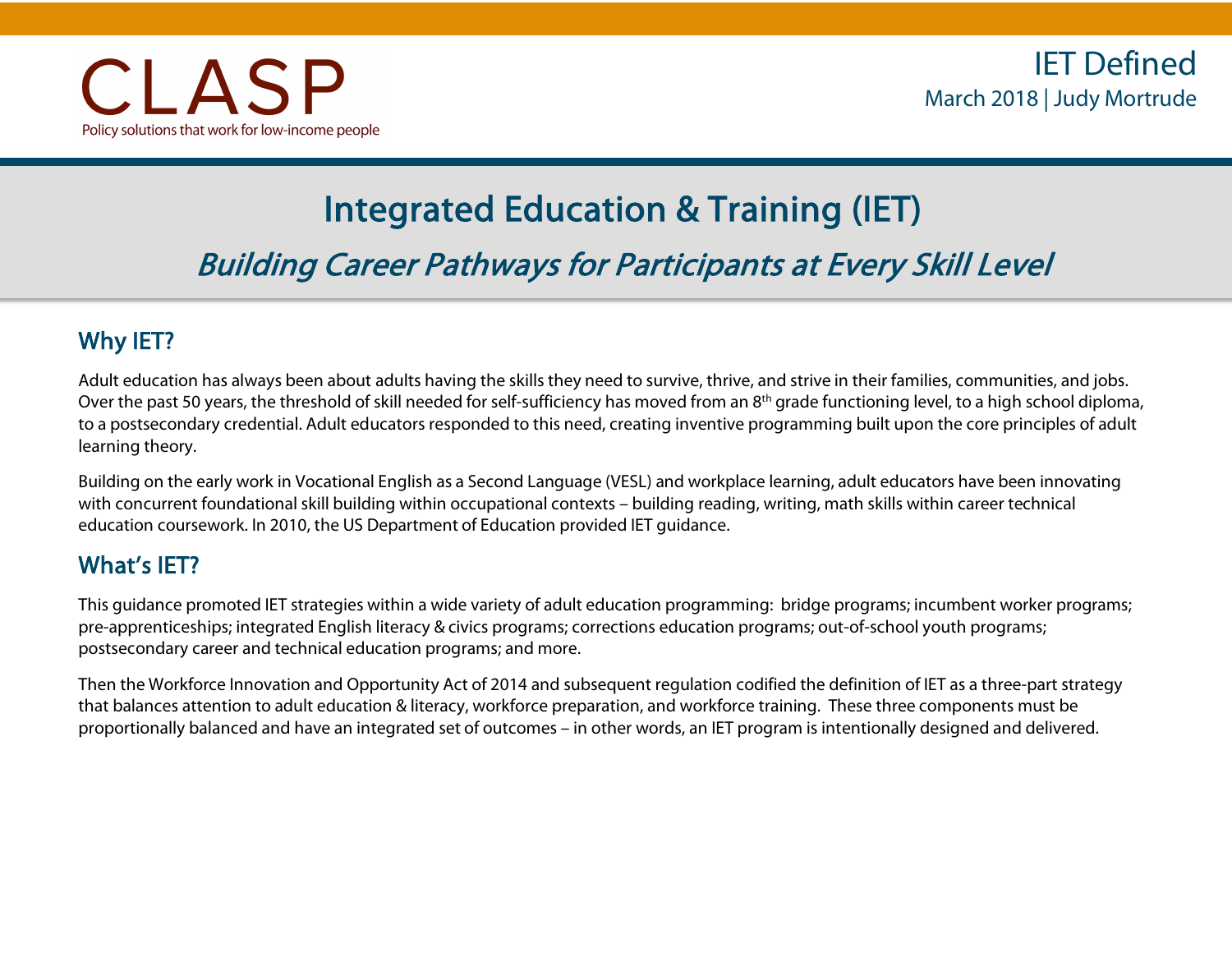# Defining IET

# **Adult Education & Literacy**

"…programs, activities, and services that include: (a) adult education, (b) literacy, (c) workplace adult education and literacy activities, (d) family literacy activities, (e) English language acquisition activities, (f) integrated English literacy and civics education, (g) workforce preparation activities, or (h) integrated education and training" (34 CFR §463.30).

# **Workforce Preparation**

"Activities, programs, or services designed to help an individual acquire a combination of basic academic skills, critical thinking skills, digital literacy skills, and self-management skills, including competencies in: (a) utilizing resources; (b) using information; (c) working with others; (d) understanding systems; (e) skills necessary for successful transition into and completion of postsecondary education or training, or employment; and (f) other employability skills..." (34 CFR §463.34).

# **Workforce Training**

"may include (i) occupational skill training…; (ii) on-the-job training; (iii) incumbent worker training…; (iv) programs that combine workplace training with related instruction…: (v) training programs operated by the private sector; (vi) skill upgrading and retraining; (vii) entrepreneurial training; (viii) transitional jobs…; (ix) job readiness training provided in combination with services…(i) through (viii); (x) adult education and literacy activities, including activities of English language acquisition and integrated education and training programs, provided concurrently or in combination with services described in any of clauses (i) through (vii); and (xi) customized training conducted with a commitment by an employer or group of employers to employ an individual upon successful completion of the training."

(WIOA Section 134(c) (3) (D), P.L. 113-128)

# **INTEGRATED EDUCATION & TRAINING**

advancement." "…a service approach that provides adult education and literacy activities concurrently and contextually with workforce preparation activities and workforce training for a specific occupation or occupational cluster for the purpose of educational and career

(34 CFR §463.35).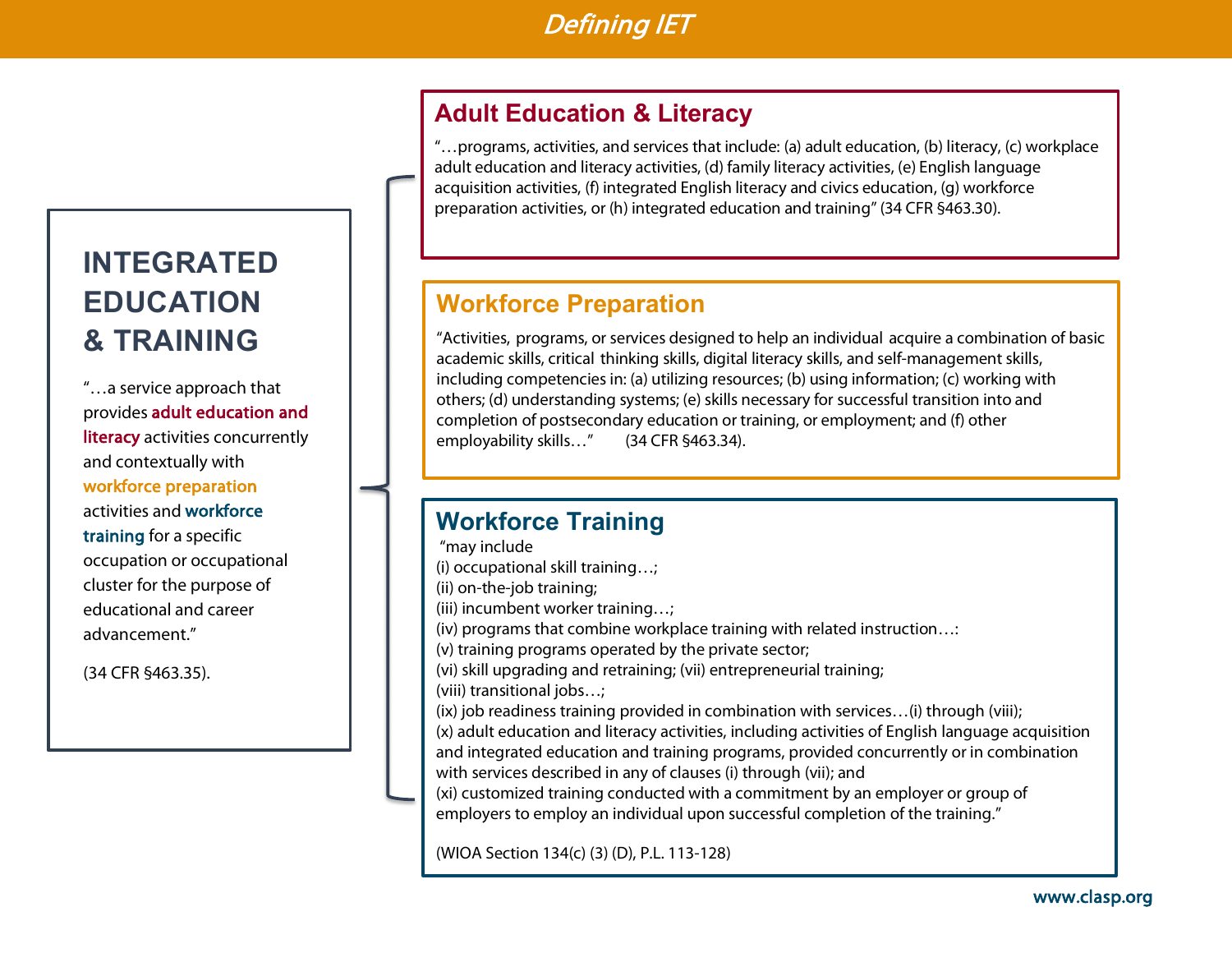# Bridge Programs

# Connecting foundational skill building with occupational credentialing

# Commercial Driver's License (CDL) Transportation & **Logistics**

Participants achieve a stateissued commercial driver's license permit with multiple endorsements, readying the individual for immediate employment with bus companies or local delivery services and/or for further training for over-the-road heavy load trucking.

#### $\overline{\phantom{0}}$ **Adult Education & Literacy**

- English language learning and/or high school equivalency preparation using state CDL preparation handbook
- math/reading/writing focused on use in the transportation and logistics field

### **Workforce Preparation**

- Digital literacy
- employability skills
- communication skills
- interviewing and resume writing

- Commercial Driver's License Class A permit with endorsements
- use of state licensing materials for study
- support through completion of license and endorsement
- transition to employment and/or behind the wheel training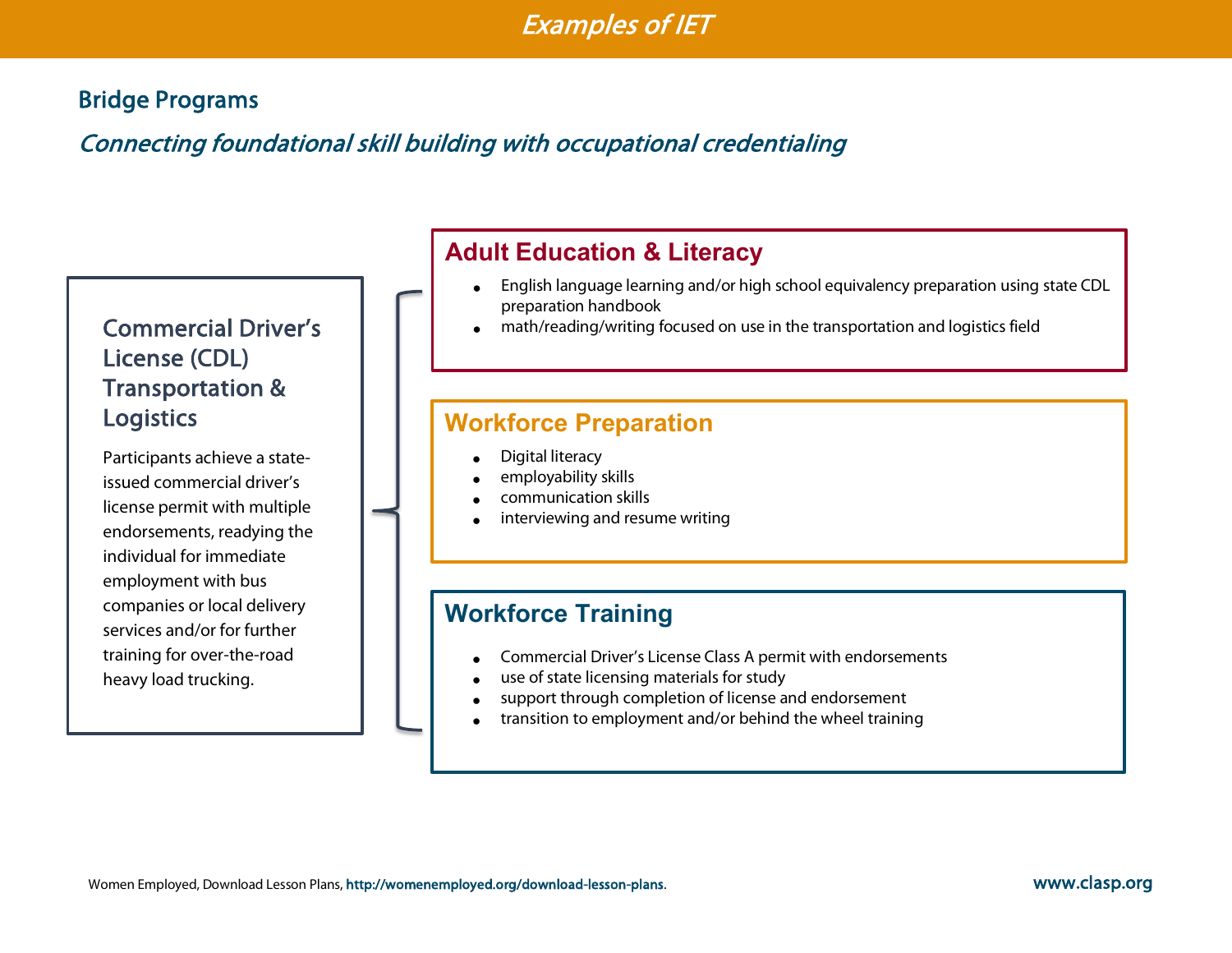## Incumbent Worker Programs

# Employer sponsored education & training

# Production Technician at GNP **Industries**

I

I

Employees earn a Production Technician Certificate from Saint Cloud Community & Technical College while continuing to build foundational language and employability skills. GNP Industries builds an internal talent pipeline from frontline workers while employees get promotional opportunities with significant responsibility and pay increases.

# **Adult Education & Literacy**

- Study skills
- College course material pre-teaching and review
- English language learning and/or high school equivalency preparation as needed
- just in time skill building

#### **Workforce Preparation**

- Communication skills
- Teamwork
- Digital literacy including strategies for effective online learning

# **Workforce Training**

16 credit Production Technologies Certificate includes 8 online courses covering these topics:

- Technical mathematics
- Introductory computer skills
- Print interpretation
- Manufacturing processes
- Quality control
- **Maintenance**
- **Safety**
- Career Success Skills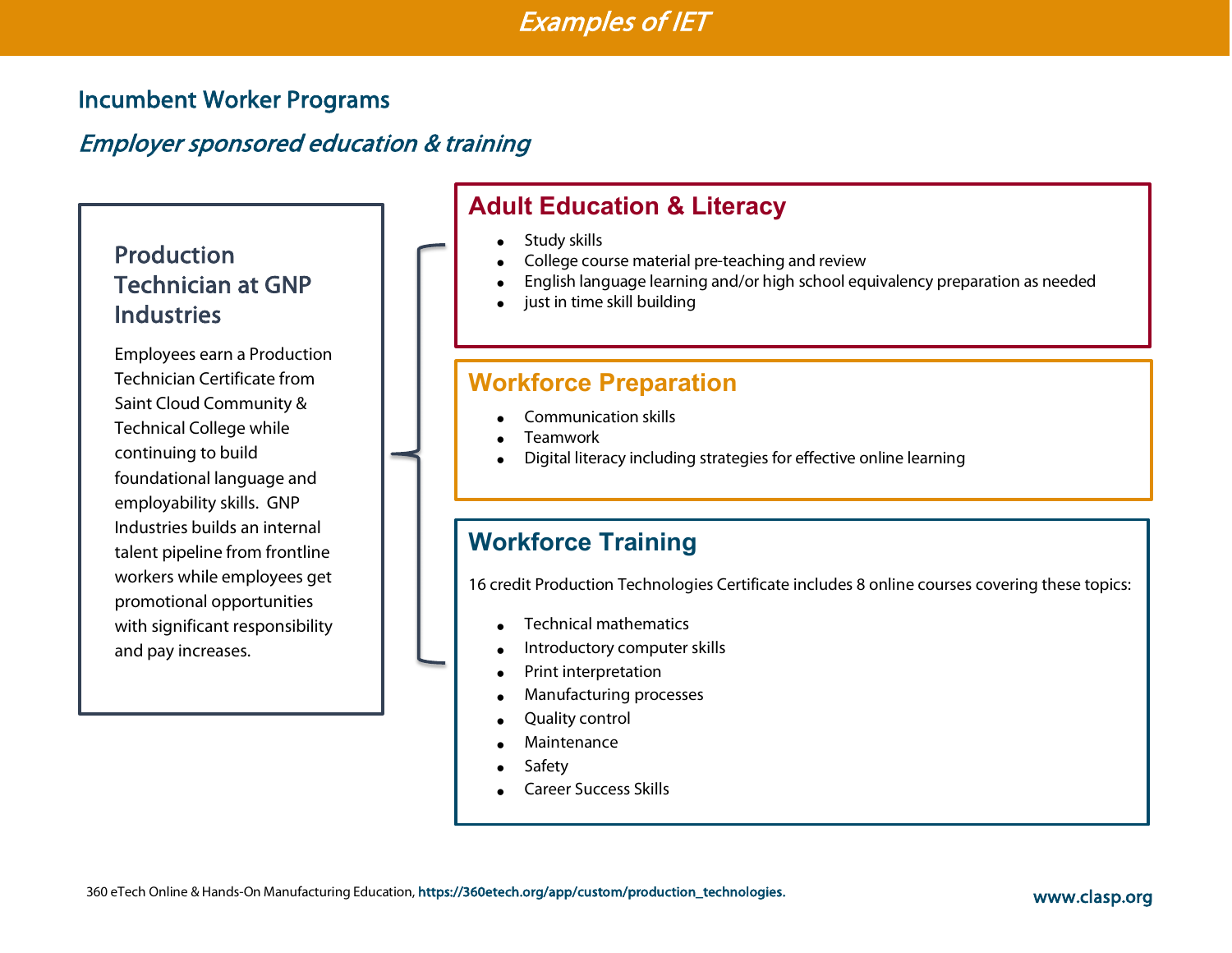# Pre-Apprenticeship Programs

# Earn and learn programs build technical and foundational skills

# Language & Math Skills for Roofers & **Waterproofers**

In a partnership between East Los Angeles Community College and a Cal Apprenticeship program, apprentices build English language and math skills. Benefits to the employer include apprentice recruitment and retention. Participants report increased job satisfaction.

#### $\overline{\phantom{a}}$ **Adult Education & Literacy**

- English reading, writing, and speaking "applicants must be able to read and speak English with the first 12 months of training in order to comprehend instructions given on the job and in related training classes to insure personal and co-worker safety on the job."
- Math for trades, focused on construction field

# **Workforce Preparation**

- Communication skills at work
- Working in teams for safety and efficiency
- Digital literacy for employee processes including payroll, benefits, instructions

# **Workforce Training**

- Apprenticeship standards to apply a variety of materials including hot and cold buildup roofing and/or waterproofing, asphalt, shingles, tile and single ply roofing materials including EPDM, PVC, Hypalon and modified bitumen
- Occupational skills using field resources, processes, and procedures
- Jointly sponsored by employers and the roofers union

www.clasp.org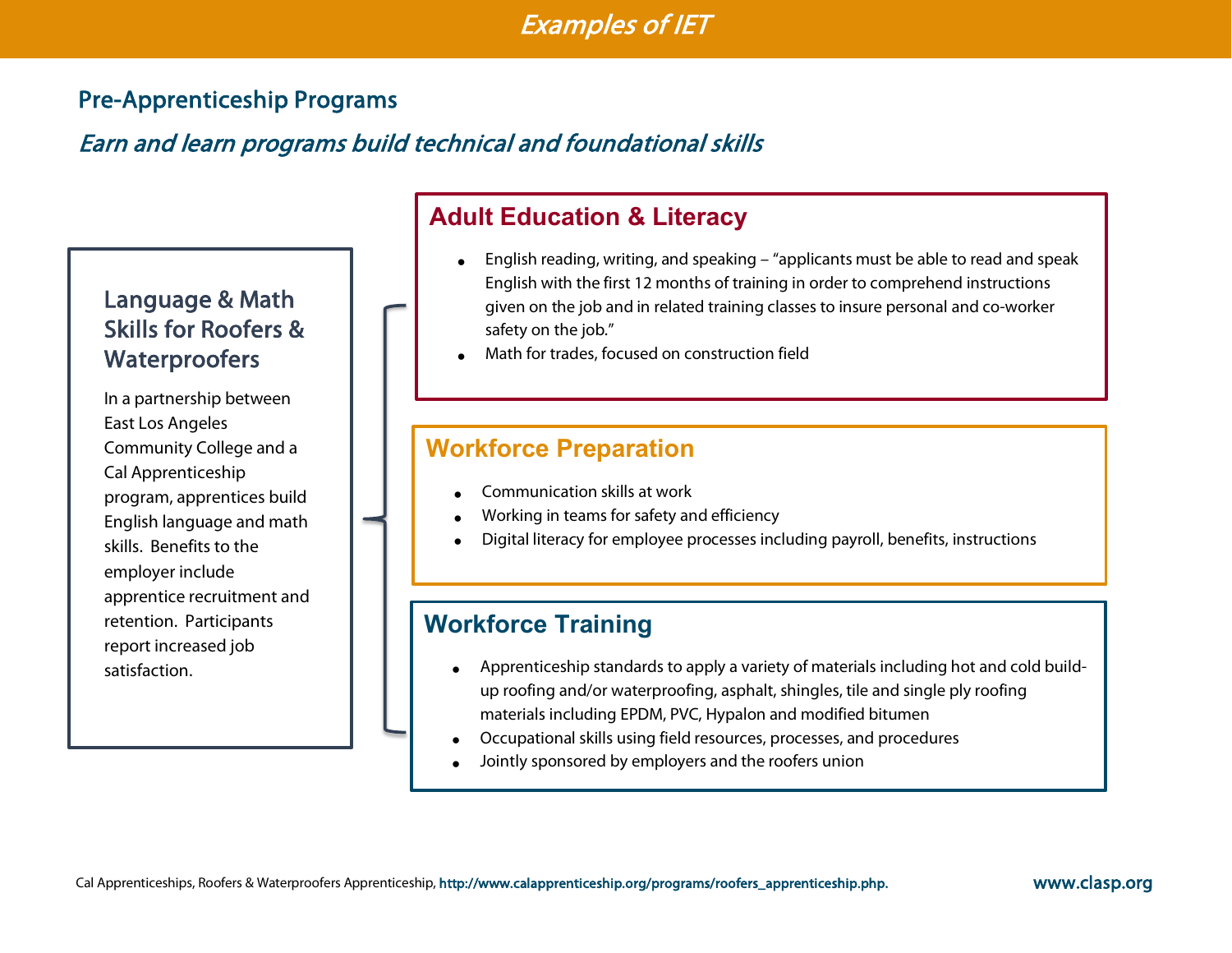# Integrated English Literacy & Civics Programs Combine ELL, civic, and occupational skills

## Hospitality Careers Pathway

"When newly-arrived clients walk into the Institute, men are more likely to arrive with an education and work history than women. The women arriving are no less capable, but they arrive having experienced diminished access to educational and employment opportunities. The Hospitality Careers Pathway helps these previously under-served New American women build a career in which they can advance to earn a sustainable living."

# **Adult Education & Literacy**

- New arrivals learn English language skills within hospitality industry focus on listening & speaking and using forms for recording information
- Rights and responsibilities for life in the US, prepare for citizenship exam
- Program includes 100-hour entry level course, 3-week supervisory course for incumbent workers, and a bridge/support course for postsecondary hospitality management certification

# **Workforce Preparation**

- Worker rights and responsibilities in the US
- Understanding systems
- Digital literacy
- Using information
- Working with others
- Transition skills

# **Workforce Training**

- Customized training conducted with commitment by a group of employers to hire qualified program completers
- Combined workplace training and related instruction
- Incumbent worker supervisory training
- Skill upgrading

#### www.clasp.org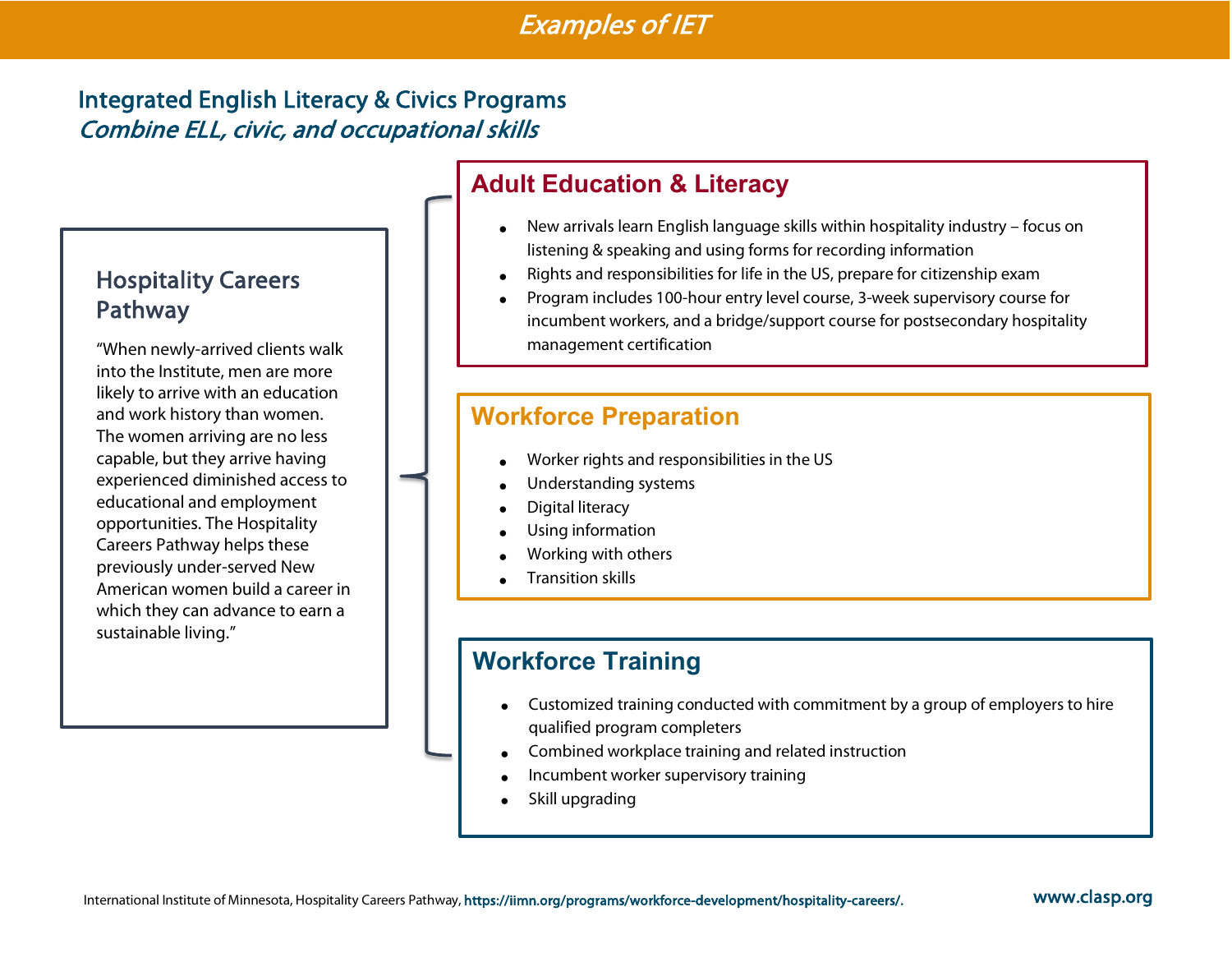# Corrections Education Programs Targeted strategy for re-entry populations

# **M-POWERED PRECISION MANUFACTURING PROGRAM**

M-Powered offers a career pathway to prepare workers for CNC Technician and Precision Metalforming Technician.

A partnership of manufacturers supports M-Powered. Courses are offered inperson and on-line.

An M-Powered program partnered with Stillwater Correctional Facility to target services to incarcerated individuals and support them into re-entry employment and continued education.

# **Adult Education & Literacy**

- Foundational skill building
- Math and advanced math

### **Workforce Preparation**

- Critical thinking
- Self-management
- Communication
- Digital literacy

- 18 credits across five courses: Manufacturing Fundamentals I & II; Turning Technology I; Introduction to CNC: CHC Set-up & Operations
- Industry credentials are integrated into the curriculum providing individuals with the opportunity to earn one or more industry specific credentials. National Institute of Metalworking Skills (NIMS), American Quality Society (ASQ), ICP Certification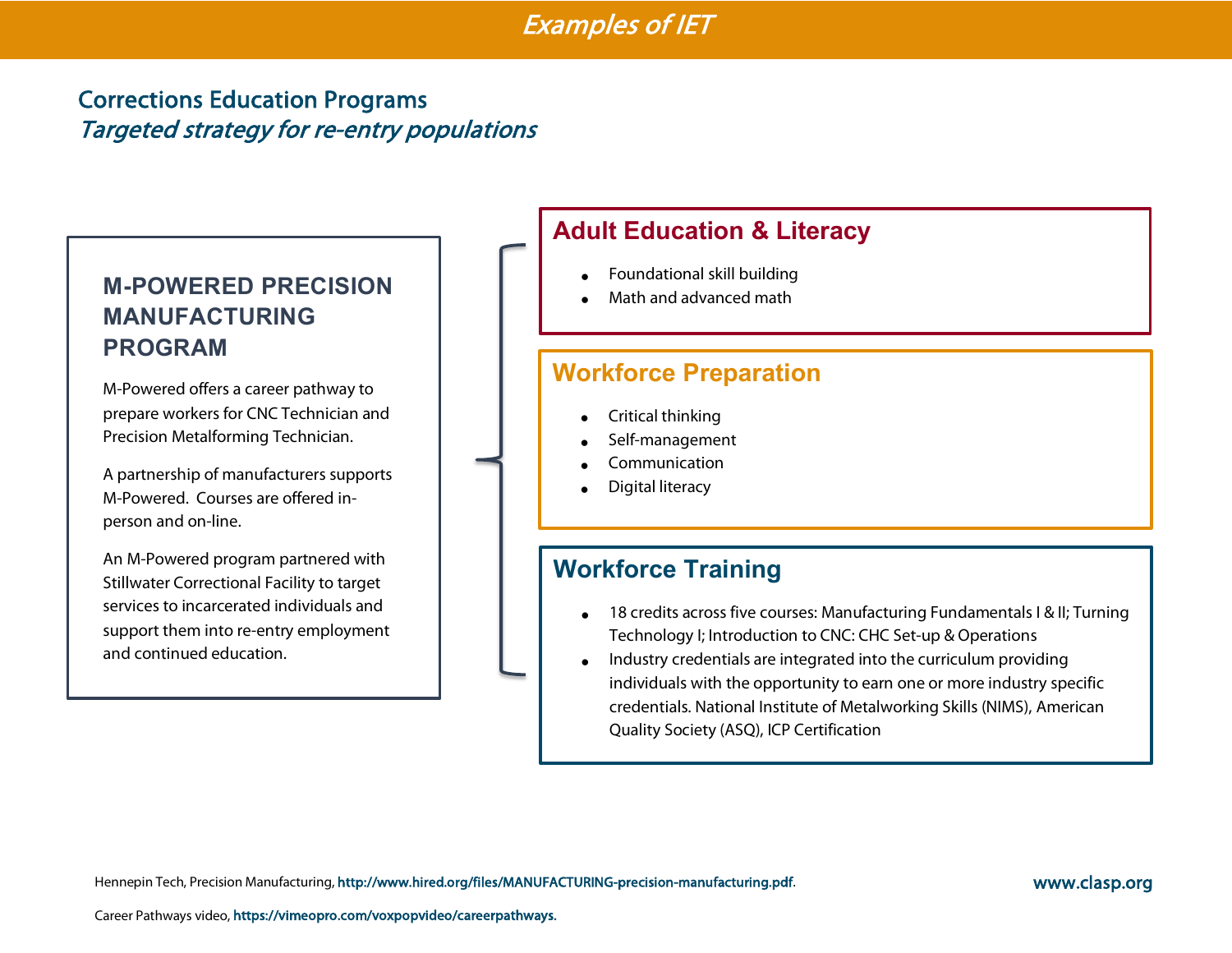## Community College Programs

Just in time skill building with career & technical education courses

# **COMPUTER SUPPORT TECHNICIAN**

Kentucky's Work Ready KY scholarship initiative has more than 80 programs in high-demand industries. Participants can earn up to 32 credits hours tuition free, including this 16-credit program with 2 in-person and 3 online courses.

I

# **Adult Education & Literacy**

- College and career readiness standards for adult education
- GED completion in partnership with Accelerating Opportunities Kentucky (AOKY)

### **Workforce Preparation**

- Digital literacy
- Employability skills

- Productivity Software
- Computer Hardware and Software
- Help Desk Operations
- Advanced Productivity Software
- Advanced Data Organization Software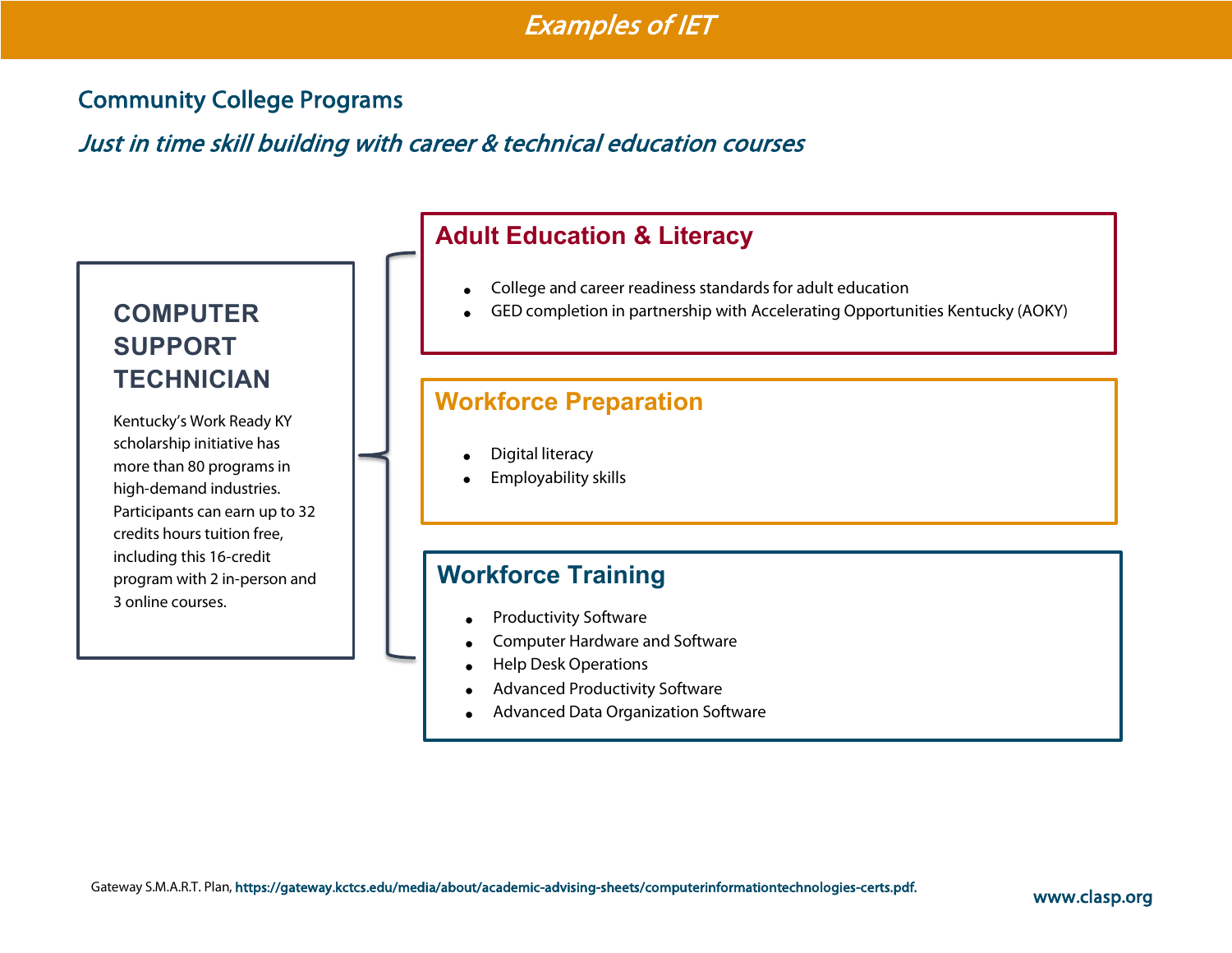# Out-of-School Youth Programs

# Targeted re-engagement strategy for 18-24 years olds

#### **EMS ACADEMY**

"The Saint Paul Emergency Medical Services (EMS) Academy is an intensive, tuition-free emergency medical technician (EMT) certification and firefighter awareness program designed for low-income, minority, and women residents of Saint Paul between the ages of 18-30 (in the summer, the age range is 18-24).

Participants earn an hourly wage during the training. Recruitment is targeted to youth of diverse ethnicity, linguistic ability, and cultural experience, with the goal of building an EMS workforce reflective of Saint Paul's communities."

#### $\overline{\phantom{a}}$ **Adult Education & Literacy**

- English language learning
- High school completion
- College study skills

#### **Workforce Preparation**

- Job competency training
- Communication skills oral and written
- Team work
- Understanding systems

- National Emergency Medicine Technician certification
- Hands on training
- CPR certification
- Nine elective college credits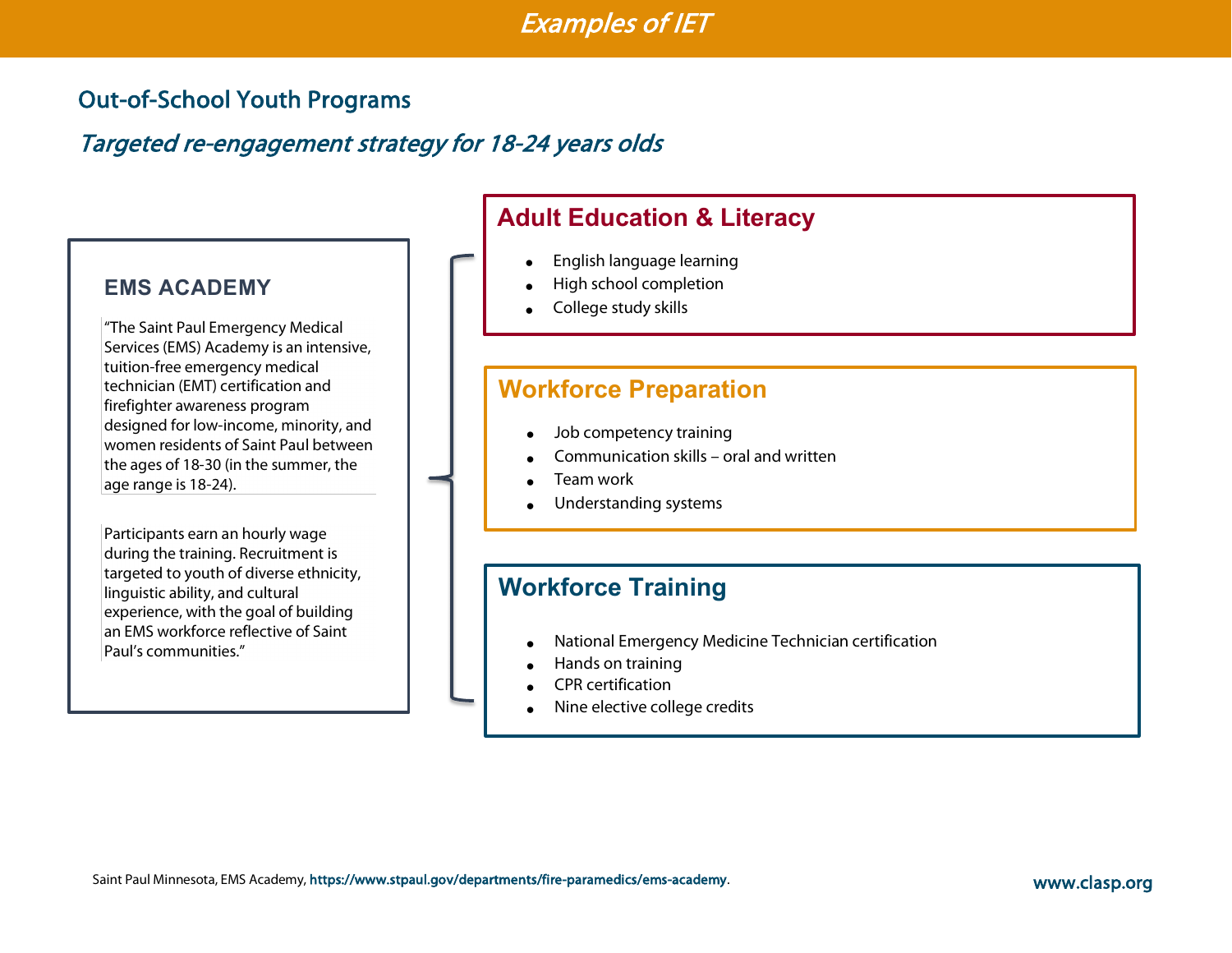# IET Standards

# **IET STANDARDS**

To ensure quality, each component is based on established standards.

To design a single set of learning outcomes, practitioners will identify needed skills within each component and create an integrated syllabus.

See Writing Quality Integrated Learning Outcomes from Washington State's I-BEST Program.

# **Adult Education & Literacy Sample Standards**

• College and Career Readiness Standards for Adult Education (CCRS) or your state's adult education standards

#### **Workforce Preparation Sample Standards**

- Employability Skills Framework
- Northstar Digital Literacy
- Academic, Career, & Employability Skills
- New World of Work

#### **Workforce Training Sample Standards**

- Career and technical education course objectives
- Industry credentials
- Registered apprenticeship standards
- Occupational credentialing or licensing standards
- Employer defined standards

10<br>10 March 10<br>10 March 10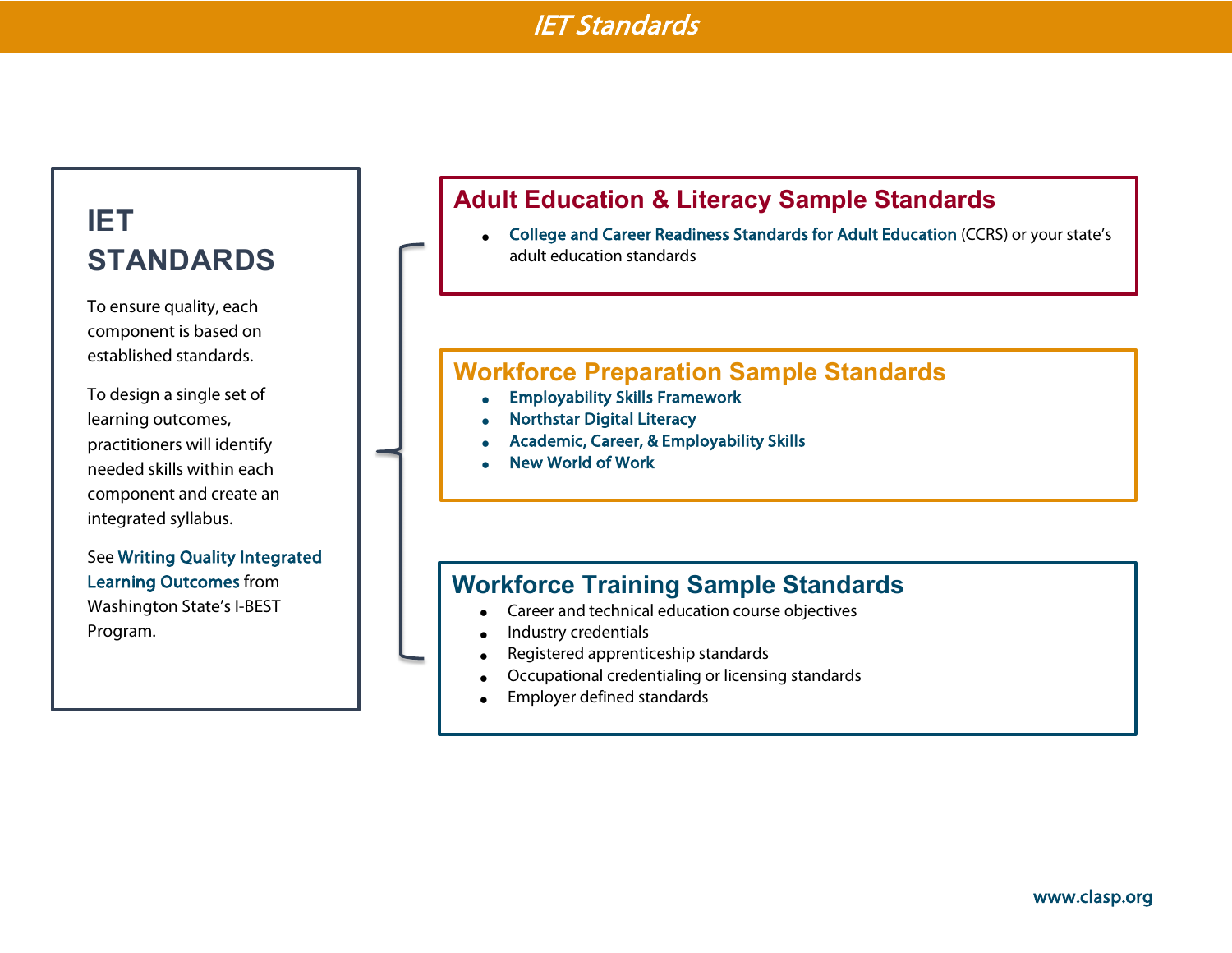What's your IET?

|            | <b>Adult Education &amp; Literacy</b> |
|------------|---------------------------------------|
| <b>IET</b> |                                       |
|            | <b>Workforce Preparation</b>          |
|            |                                       |
|            |                                       |
|            | <b>Workforce Training</b>             |
|            |                                       |
|            |                                       |

www.clasp.org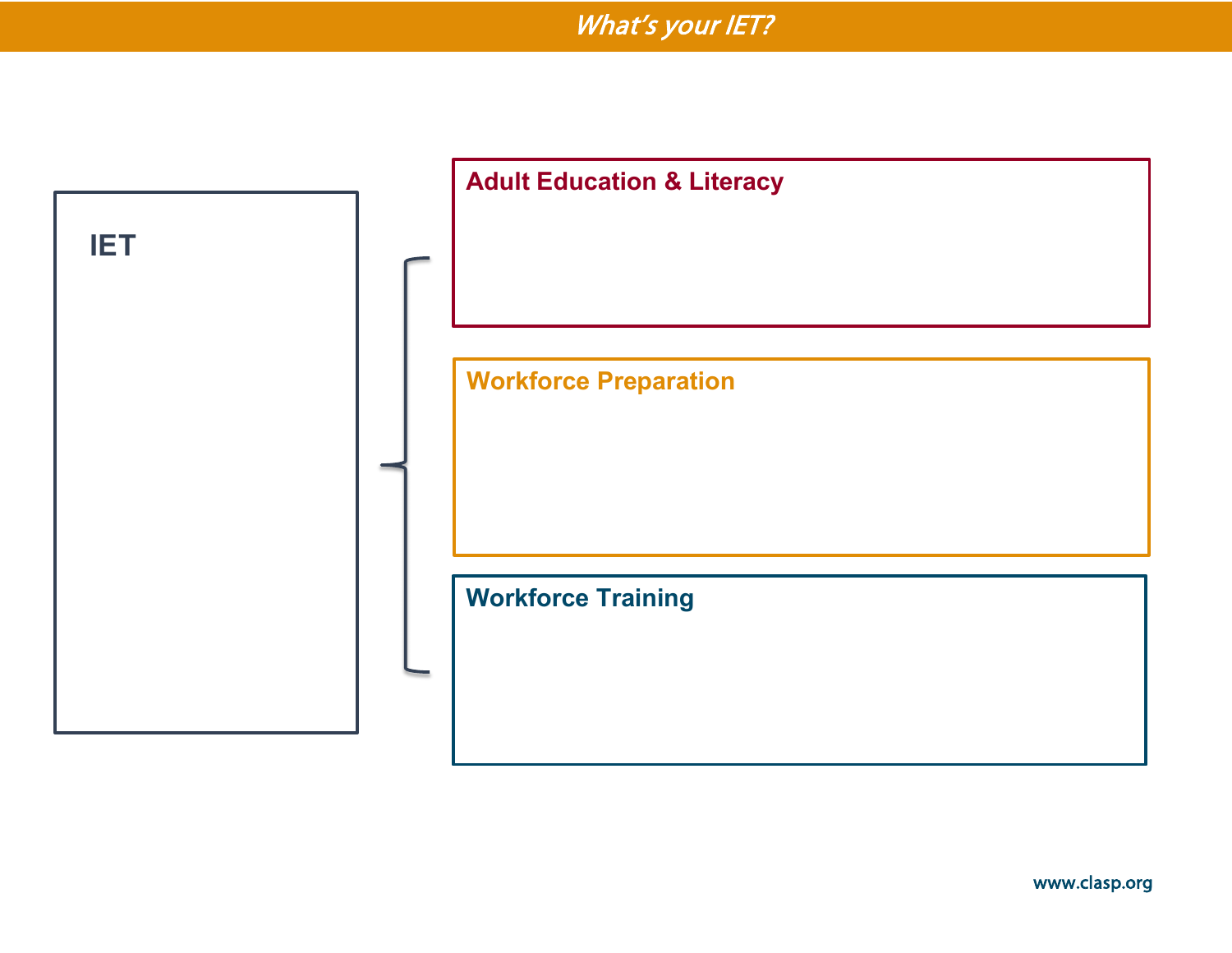# Funding IET

Over the past decade, special grants and philanthropic funds have supported the development of IET models, but to bring this innovation to scale, formula funds now need to be directed toward this strategy. Such investments do not constitute one program "raiding" another program's funds. Rather, IET enables joint program models through which each partner brings resources and shares a responsibility for outcomes.

• WIOA title II-AEFLA funds, both general program funds and dedicated section 243 funds for Integrated English Literacy and Civics Education, can pay for IET when the adult education program provides the workforce training. Note: title II-AEFLA funds are required to support education below the postsecondary education functioning level, and much workforce training is properly categorized at this pre-college level, even as a recognized postsecondary credential is the educational outcome.

WIOA title I adult and dislocated worker funds can also pay for IET, not only workforce preparation and workforce training but also the adult education and literacy services when offered in an IET model (20 CFR §680.350). For this to happen, the adult education IET programs that provide a "program of training services" (20 CFR §680.420) need to be included on the Eligible Training Provider list (ETPL) (20 CFR §680.410) and the final rule clearly describes how to include title II programs on the ETPL. For Postsecondary Education Programs, partners should leverage the Pell Grant Ability to Benefit option to cover the higher education costs.

# Reporting IET

For each program type under WIOA title II (Adult Basic Education, Adult Secondary Education, English Language Acquisition, and Integrated English Literacy and Civics Education), states will report the subset of participants in IET programs on Table 3 of the National Reporting System (NRS).

For performance accountability, WIOA title II providers will calculate the percentage of postsecondary credential attainment from the total number of participants who were co-enrolled in adult education and postsecondary programs, with exclusions for incarcerated individuals (NRS Table 5).

# Promoting IET

#### State Agencies

 $\bullet$  Build IET + Support Services = IET+S.

IET is a powerful model for accelerating foundational skill building and occupational skill acquisition, but IET alone won't meet the requirement to promote "educational and career advancement." To do that, the adult education component of IET must be aligned with a State's content standards for adult education *and* the **IET program needs to be part of a career pathway** (34 CFR § 463.38). Career pathway development goes beyond classroom innovations to include robust participant support services. By adding to the IET critical workforce development activities from title I, including support services and career counseling, navigation, placement and retention services, programs can ensure the education and training will have local labor market value and that participants will get the non-academic supports they need to succeed.

12<br>12 March 12<br>12 March 12 March 12 March 12 March 12 March 12 March 12 March 12 March 12 March 12 March 12 March 12 March 1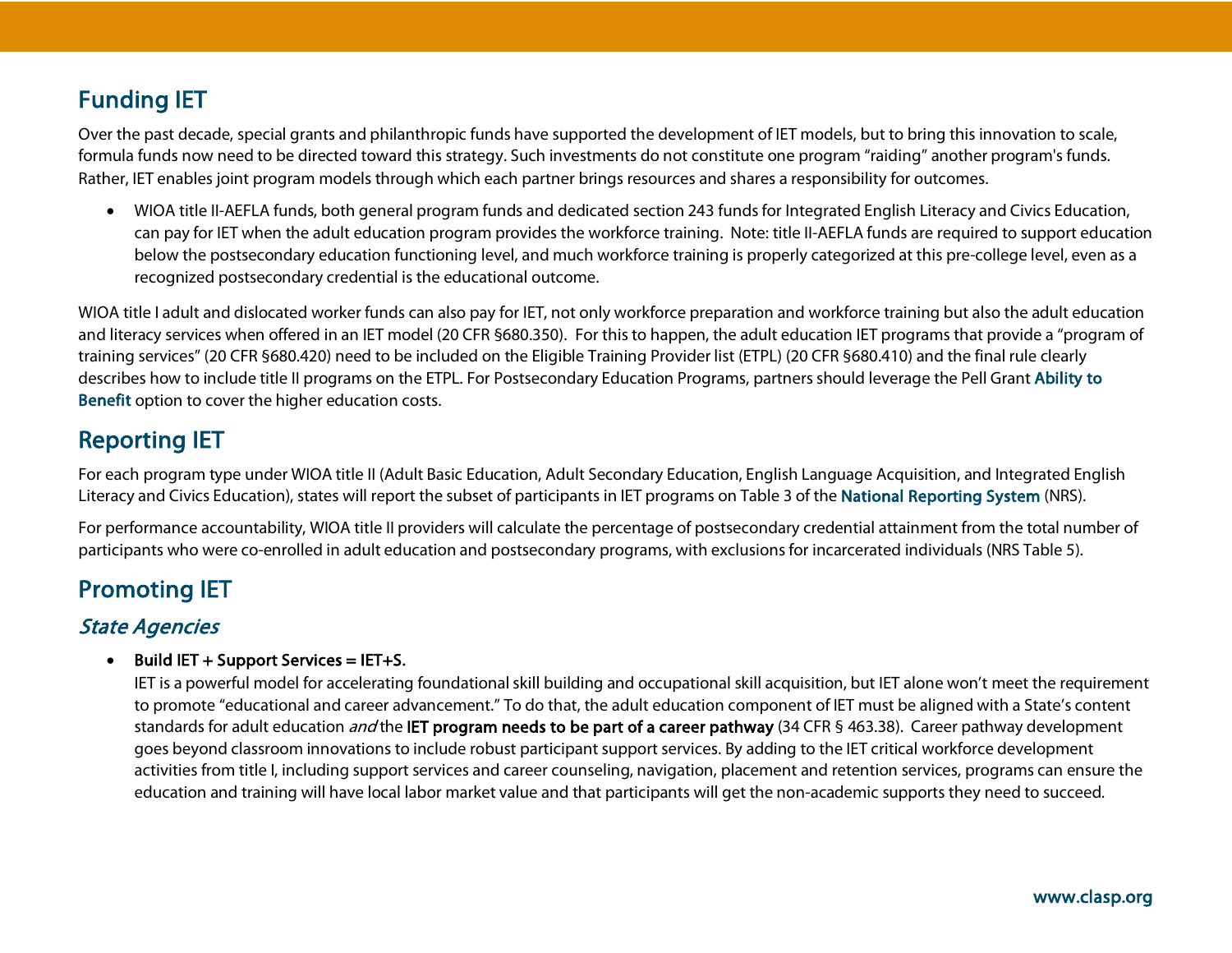#### • Write IET+S into local plan review and state wide competitive awarding of title II funds.

Title II – AEFLA agencies' competitive awarding of funds to local providers is an opportune time to encourage IET. By defining IET+S as a service strategy and promoting the investment of title I funds to provide the "S" component of the program, state agencies can help local programs meet the requirement for alignment between title I local workforce development board plans and the title II-AEFLA local plans. Having a joint service model will promote authentic partnership between these local actors.

#### • Get adult education programs on the ETPL.

For title I adult and dislocated worker funds to support IET, adult education programs need to be listed on the state's Eligible Training Provider List. To be on the list, a provider must offer a "program of services" which can include a high school diploma or equivalency, measurable skill gains toward a credential or employment as well as credentials, registered apprenticeships, licenses, or academic awards (20 CFR §680.420). State agencies need to coordinate this effort so that local joint investments can be made.

#### • Define co-enrollment program policy.

To make IET+S a regular way of doing business, states need to define co-enrollment policies between title I adult, dislocated, youth, title II AEFLA and title IV Vocational Rehabilitation Services, actively promote co-enrollment, and set specific co-enrollment targets for high-need populations.

#### Local Providers

#### • Keep Innovating!

WIOA regulations are calling out some of the best practice models that creative practitioners have been building through competitive and philanthropic funding over the past decade. IET may have its roots in Washington's I-BEST model, but a spectrum of IET programming exists across the country: TXBest, AOKY, LaGuardia College, California Advancement Academies. More IET programs need to be designed for people who are not ready for postsecondary education but who can benefit from workforce training paired with adult literacy and workforce preparation.

#### • Diversify funding streams.

IET+S is a resource-intensive model. From collaborative planning time to support services to credentialing fees, IET+S will cost more than standard high school equivalency or English language acquisition programs. Local program administrators must use a diversified funding strategy, to maximize flexibility in funding use and to leverage public funds with private investment. Employers can be investors in IET+S and philanthropic funders can leverage their investments with IET+S models.